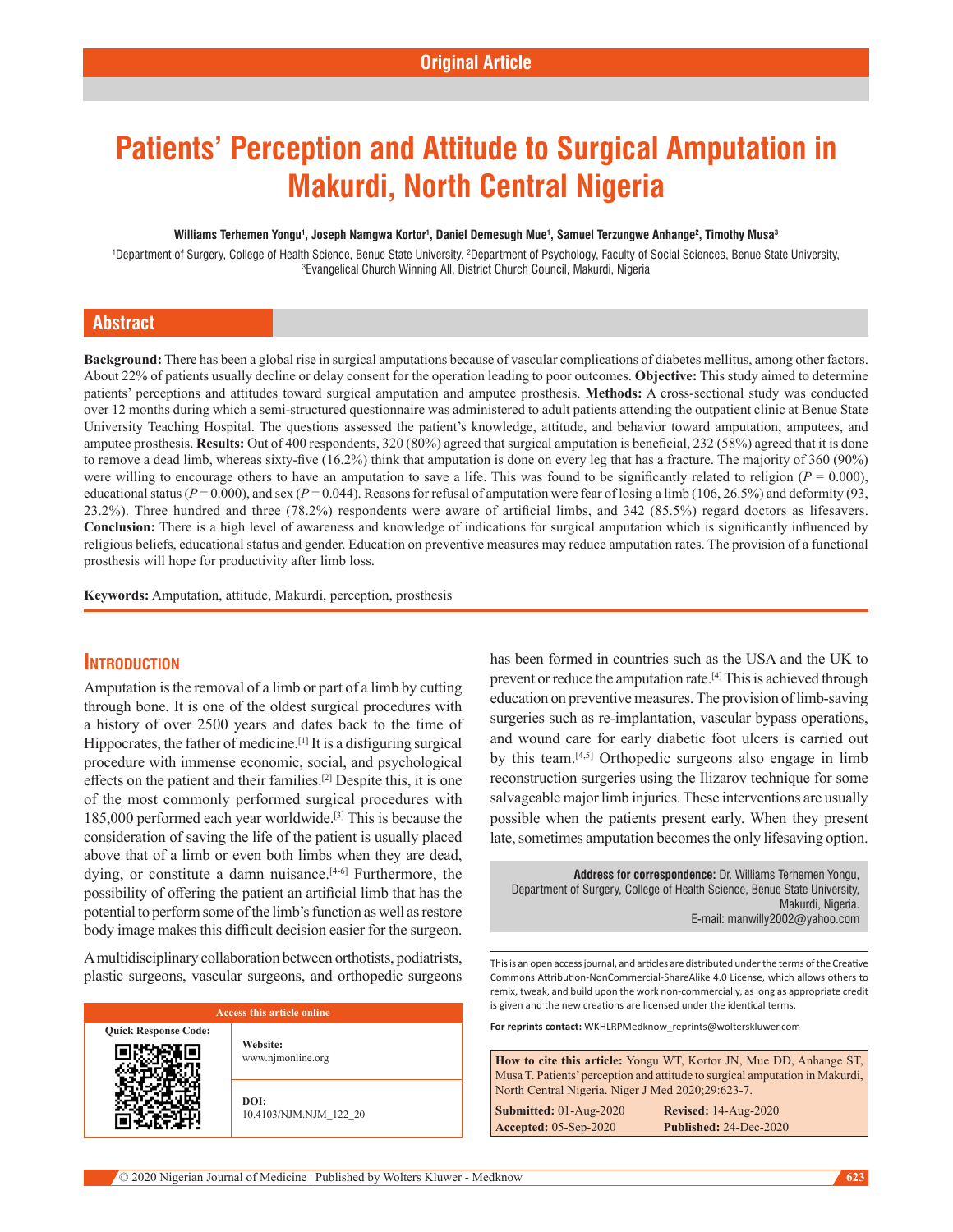Surgical amputation is performed for various reasons. These include trauma, bone, and soft-tissue sarcomas, complications of diabetes such as diabetic foot gangrene, peripheral vascular disease (Buerger's disease and Raynaud's phenomenon), congenital malformations, sepsis, and gangrene following circumferential limb burns.[2] The indications also vary from one country to another, and even in the same country, it may vary from region to region due to variation in predominant predisposing factors. The prevalence of diabetes doubled between 1990 and 2002 in the US from 6.7 million to 13.3 million.<sup>[5]</sup> That made diabetes to become the leading nontraumatic indication for amputation in America. In 1997, a total of 84,000 patients had lower extremity amputations for complications of diabetes mellitus. The total annual surgical amputation figure in the USA has remained higher than 80,000 since then.<sup>[6]</sup> In the year 2015, 14.2 million Africans were diagnosed with diabetes mellitus and 34.2 million people have been projected to be diabetic by the year 2040.[7]

A review article on extremity amputations in Nigeria in 2007 estimated the prevalence rate of extremity amputation to be 1.6 per 100,000.[8] According to the study, the most frequently encountered indication for amputation in Nigeria was trauma (34%). This was closely followed by complications arising from traditional bone setter's intervention (23%). Other reasons for limb ablations were malignant tumors (14.5%), diabetic foot gangrene (12.3%), and infections(5.1%). The least frequent indications were peripheral vascular diseases (2.1%) and burns (2.1%). These findings were corroborated by other similar studies.<sup>[9-11]</sup> However, there appears to be a change in trend in the last decade with diabetic foot disease becoming more prominent and in some cases overtaking trauma as the most frequent indication for amputation.<sup>[12-14]</sup>

Perception is the way something is regarded, understood, or interpreted, whereas attitude refers to one's predisposition or tendency to respond positively or negatively toward a certain idea, object, person, or situation. Perception and attitude to surgical amputation vary between and within countries because of variations in cultural and religious beliefs.[1] This may be responsible for some patients refusing or delaying consent for amputation, which could have saved their lives. There are few studies about the perception and attitude of Nigerian patients to amputation. The risk for surgical amputation is increasing in proportion to the rising prevalence of diabetic foot disease, peripheral vascular disease, and crush limb injuries from high-speed travels.<sup>[15,16]</sup> Delay or refusal of consent for amputation jeopardizes the lives of these patients even after the amputation. As many as 22% of patients who need amputation decline consent for it even when they are told their life is at risk.[4,5]

This study aims to assess patients' understanding of surgical limb amputation and also determine their attitude toward amputees and surgeons who perform this procedure. This information will equip the surgeons and other health-care providers when obtaining consent for this operation. There is also a need to determine the knowledge of our patients about amputation prosthesis for amputee rehabilitation so that they can be counseled properly when the need arises.

# **Methods**

A cross‑sectional study was conducted during which a semi‑structured questionnaire was administered to adult patients (18 years and above) attending the outpatient clinic at the Medical Outpatient Department and Orthopaedics and Trauma Units of Benue State University Teaching Hospital, Federal Medical Centre (FMC) Makurdi, NKST Rehabilitation Center (located in a semi-urban area) and Peniel hospital Gboko from September 2018 to August 2019. All consecutive respondents (convenience sampling) who met the inclusion criteria were recruited. The respondents were adequately briefed on the aims and objectives of the study, and their confidentiality was guaranteed by excluding their names on the questionnaire. A signed consent form was also obtained from each of them. A pilot testing of the questionnaire was done which led to the modification of some questions. Approval for the study was obtained from the Health Research Ethics Committees of the FMC and the teaching hospital. Apart from demographic information, the questionnaire focused on the knowledge and attitude toward amputation, the influence of cultural and religious beliefs on amputation, the use of artificial limbs as well as regards for amputees, and the surgeon who perform an amputation. The questionnaire was adapted from a previous study in Calabar.[17]

The sample size was determined as follows:

Margin of error =  $5\%$ , confidence level =  $95\%$ , population size = 20,000, response distribution =  $50\%$ .

The sample size *n* and margin of error *E* are given by

$$
x = Z (c/100) 2r (100 - r)
$$
  

$$
n = Nx/([N - 1]E2 + x)
$$
  

$$
E = \sqrt{([N - n]x/n[N - 1])}
$$

Where N is the population size, *r* is the fraction of responses that one is interested in, and  $Z$  (c/100) is the critical value for the confidence level c. The recommended sample size was calculated to be 377 by Raosoft Incorporation: Raosoft Sample Size Online Calculator (Available from: http://www.raosoft. com/samplesize.html). However, 450 respondents were recruited eventually, because some did not fill the questionnaires properly.

Data were analyzed using the software Statistical Package for the Social Sciences for Windows version 21.0 (SPSS Inc.; Chicago, IL, USA). Descriptive statistics were used to display single-variable quantities using means and standard deviations for continuous variables or proportions for categorical variables unless otherwise stated. The results were displayed in tables and charts.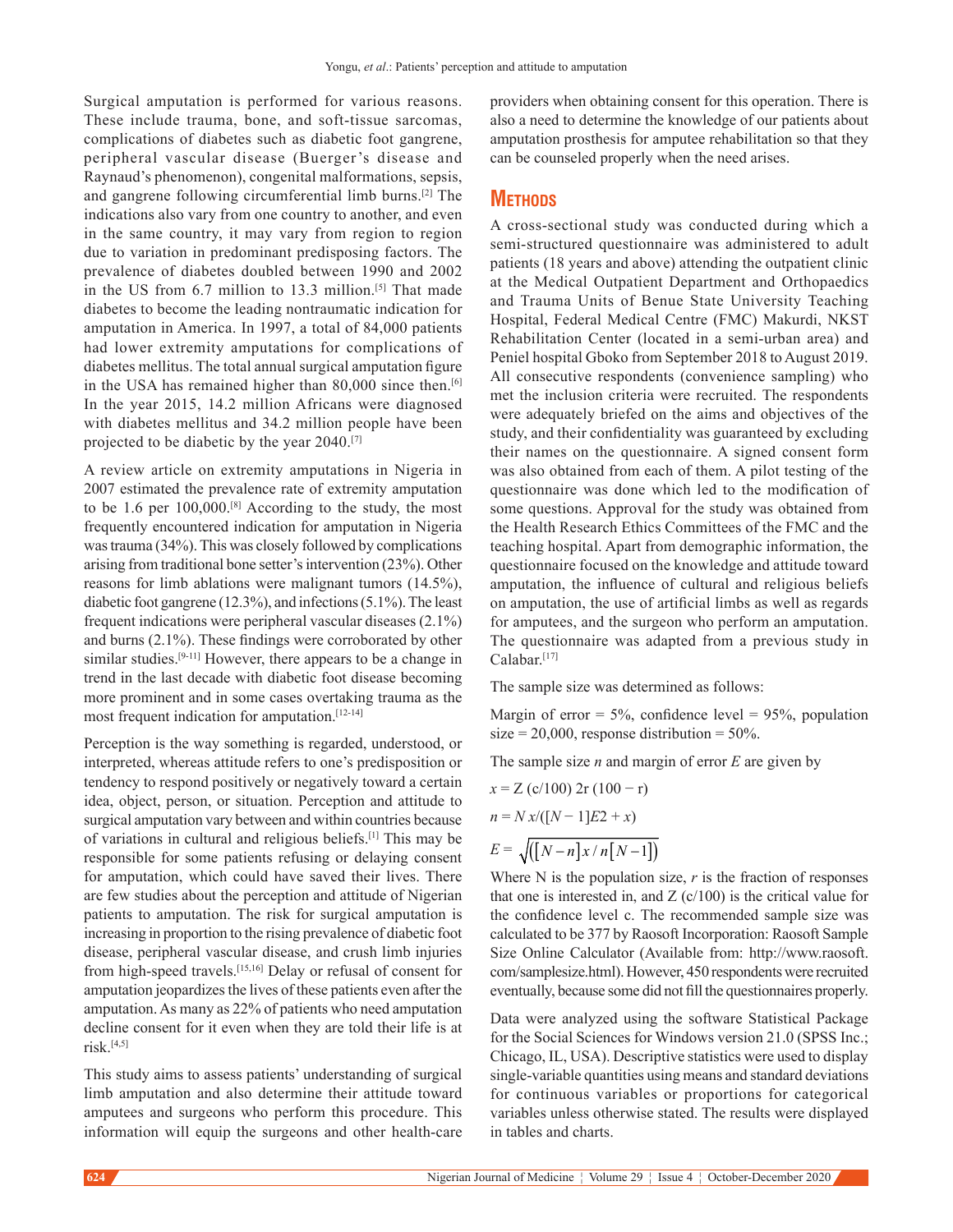# **Results**

There were 400 respondents out of 450 respondents who completed the questionnaires and returned them, giving a completion rate of 88.8% and an attrition rate of 11.2%. The respondents comprised of 215 (53.8%) males and 185 (46.2%) females, giving a male to female ratio of 1.2:1. The predominant tribes were Tiv (292, 73%), Idoma (46, 11.5%), Igbo (22, 5.5%), and Igede (15, 3.8%). Their occupations were students(114, 28.5%) and civil servants(95, 23.8%) [Table 1]. Three hundred and ninety-one (97.8%) were Christians and 9 (2.2%) were Muslims. The age range was 18–90 years with a mean age of  $36.9 \pm 14.1$  years.

The assessment of the respondents' knowledge of reasons for surgical amputation shows that 344 (86%) agreed that an amputation is a treatment option in surgical management and 65 (16.2%) believed that amputation is done on every leg that has a fracture [Table 2]. This was found to be significantly related to their educational status ( $\chi^2 = 15.089$ , df = 6, *P* = 0.015) [Table 3].

The attitudinal disposition of the respondents to surgical amputation reveals that 360 (90%) are willing to encourage others to amputate if their life is to be saved by it. This was found to be significantly related to religion ( $\chi^2$  = 16.755, df = 2, *P* = 0.000) and sex (6.229, df = 2, *P* = 0.044). Christians and the male gender, respectively, were more receptive to surgical amputation. Two hundred and eighteen (54.5%) respondents believed that our society is receptive to amputation and 301 (75.2%) were willing to encourage their relation to marry an amputee. Three hundred and twenty (80%) respondents agreed that amputees were humans with potentials, 40 (10%) were not sure, and 40 (10%) did not respond [Figure 1]. Nineteen (4.8%) believed that amputation is a punishment for the sins of the individual. There was a significant relationship between this attitude and the educational status of the respondents with those with secondary and tertiary education more receptive ( $\chi^2$  = 34.597, df = 2, P = 0.000).

As regards what the respondents would do if a doctor should suggest the need for amputation as a means of treatment, 245 (61.2%) said that they had no alternative to amputation, 89 (22.2%) would rather die than have an amputation, 25 (6.2%) were not sure of what they will do, 9 (2.2%) would go for traditional treatment, 11 (2.8%) did not respond, and 17 (4.2%) gave various other responses to this semi‑structured question.

The respondents' reasons why people refuse amputation even when the doctor says it is necessary were fear of losing a limb (106, 26.5%), deformity (93, 23.2%), stigma (57, 14.2%), ignorance (38, 9.5%), fear of death (12, 3.0%), financial constraints (9, 2.2%), traditional treatment is better (7, 1.8%), pain (3, 0.8%), fear of the unknown (2, 0.5%), culture and religious beliefs (2, 0.5%), not sure (4, 1%), personal reasons(4, 1%), and other comments(29, 7.2%). No response was in recorded (34, 8.5%).



**Figure 1:** Respondents' attitude to amputees in Makurdi

### **Table1: Demographic composition of respondents of a survey on perception and attitude of patients towards surgical amputation in Makurdi, Benue state**

| <b>Occupation</b>         | Frequency $(N=400)$ | %    |
|---------------------------|---------------------|------|
| Students                  | 114                 | 28.5 |
| Civil servants            | 95                  | 23.8 |
| <b>Business</b>           | 51                  | 12.8 |
| Farmer                    | 43                  | 10.8 |
| Applicant                 | 24                  | 6.0  |
| House wife                | 14                  | 3.5  |
| Teacher                   | 14                  | 3.5  |
| Retiree                   | 11                  | 2.8  |
| Clergy                    | 9                   | 2.2  |
| Driver                    | 5                   | 1.2  |
| Nurse                     | 5                   | 1.2  |
| Lawyer                    | 3                   | 0.8  |
| Artisan                   | 3                   | 0.8  |
| Others                    | 9                   | 2.25 |
| <b>Educational</b> status |                     |      |
| Nil/Primary               | 35                  | 8.8  |
| Secondary/Tertiary        | 365                 | 91.2 |
| <b>Tribe</b>              |                     |      |
| Tiv                       | 292                 | 73.0 |
| Idoma                     | 46                  | 11.5 |
| Igbo                      | 22                  | 5.5  |
| Igede                     | 15                  | 3.8  |
| Itenge                    | 8                   | 2.8  |
| Igala                     | 6                   | 1.5  |
| Others                    | 11                  | 2.8  |

Three hundred and three (78.2%) respondents were aware of artificial limbs, 85 (21.2%) were not aware, whereas 2 (0.5%) did not respond. This was significantly related to their educational status ( $\chi^2$  = 6.903, df = 2, P = 0.032). Two hundred and seventy (67.5%) had correct knowledge of the uses of artificial limbs, 118 (29.5%) had incorrect knowledge, and 12 (3.0%) did not respond.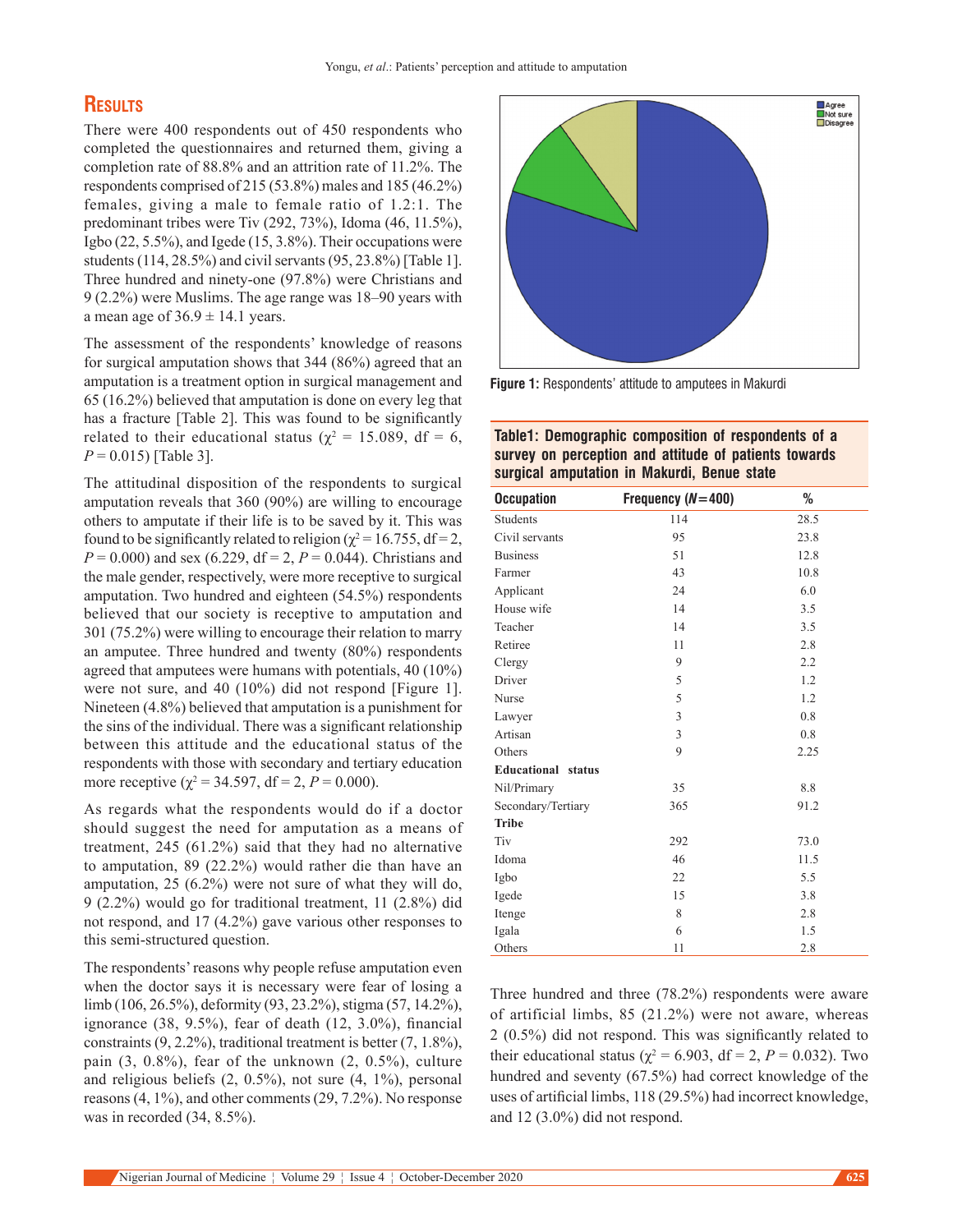| Table 2: Perceptions of respondents about surgical amputation in Benue state |           |                 |                 |          |  |
|------------------------------------------------------------------------------|-----------|-----------------|-----------------|----------|--|
|                                                                              | Agree     | <b>Not Sure</b> | <b>Disagree</b> | Total %  |  |
| Amputation is a treatment option in surgical management                      | 344(86.0) | 27(6.8)         | 29(7.2)         | 400(100) |  |
| Surgical Amputation is beneficial                                            | 320(80.0) | 46(11.5)        | 34(8.5)         | 400(100) |  |
| Surgical amputation is done to save life                                     | 368(92.0) | 22(5.5)         | 10(2.5)         | 400(100) |  |
| Surgical amputation is done on a dead limb                                   | 232(58.0) | 101(25.2)       | 67(16.8)        | 400(100) |  |
| Amputation is done on every limb that has a fracture                         | 65(16.2)  | 69 (17.2)       | 266(66.5)       | 400(100) |  |
| Surgical amputation is done to remove a limb that has cancer                 | 238(59.5) | 103(25.8)       | 59 (14.8)       | 400(100) |  |

|  |  | Table 3: Perception of respondents to surgical amputation as regards their educational status |
|--|--|-----------------------------------------------------------------------------------------------|
|  |  |                                                                                               |

|                    | Amputation is done on every limb that has a fracture |          |                 | <b>Total</b> |
|--------------------|------------------------------------------------------|----------|-----------------|--------------|
|                    | Agree                                                | Not sure | <b>Disagree</b> |              |
| Educational Status |                                                      |          |                 |              |
| Nil                |                                                      |          |                 | 21           |
| Primary            |                                                      |          |                 | 16           |
| Secondary          | 14                                                   |          | 31              | 56           |
| Tertiary           | 41                                                   | 47       | 219             | 307          |
| Total              | 65                                                   | 68       | 267             | 400          |

*P*-value=0.015

The response to the question "how do you regard doctors that amputate limbs" was they are lifesavers (342, 85.5%), indifferent to patients plight (9, 2.2%), people who enjoy cutting limbs (4, 1%), and other responses (19, 4.8%). There was no response in 26 (6.5%).

### **Discussion**

This study shows that the majority (86%) of the respondents know amputation as a treatment modality in the surgical management of patients. Furthermore, 80% know that it is done to save a life. This is lower than 90% recorded in a similar study conducted in Calabar.[17] This may be due to the diversity in the sampled population. In Calabar, only the teaching hospital located in the metropolis was sampled, whereas the current study involved four centers; three in urban areas and one in a semi‑urban area. The more educated respondents are more likely to be found in urban areas. This study has established a correlation between educational status and knowledge of amputation ( $P = 0.015$ ).

As regards the understanding of the reasons why doctors who are trained to save lives and limbs sometimes opt for amputation of limbs, 58% agreed that it could be indicated when a limb is dead, 59% knew that it is indicated in the treatment of cancerous limbs, whereas 16.2% erroneously thought that amputation is done on every fractured limb that is brought to the hospital for treatment. This is similar to the findings in an earlier study where 42% agreed that it was indicated to remove a dead limb.[17] The wrong impression observed in 16.2% of our respondents that orthodox treatment of fractures involves amputating every fractured limb may be one explanation why some patients leave against medical advice when they are told they have a fracture.[16-20] There is a need to enlighten the public on the fact that amputation is the last option on the surgical

armamentarium of the trauma surgeon.[21] It is deployed only when all other options are considered inappropriate.

People's attitude to amputation has origins in their cultural and religious beliefs which date back to ancient times. In some religions, it is a form of punishment for a certain category of criminals and so stigmatization can arise from it.[16,17] When amputation is offered as the only treatment option from the surgeon's point of view, 90% were willing to encourage others to undergo the operation if their life will be saved by it. This is higher than  $75\%$  recorded in an earlier study.<sup>[17]</sup> This disposition was found to be significantly influenced by religion  $(P = 0.000)$ . Given this strong association with religion, there may be a need to involve the religious leaders of some patients to facilitate consent for amputation. This may reduce the unnecessary delay that negatively affects the outcome. However, only 61.2% of the respondents were willing to consent to the operation if they were the ones involved, whereas 22.2% said that they would rather die than accept amputation. This is higher than 10% reported as respondents who preferred death to amputation when similar studies were conducted in both Calabar and Lagos.[17,18] However, it is similar to 22% documented in another study conducted among patients counseled for amputation in Kenya.<sup>[15]</sup> This strong aversion to amputation among the respondents may be due to fear of deformity, stigmatization, and change in body image that follows amputation. Amputation was used as a ritual in some cultures and as a punitive measure in others.[17,18] Some people believe that it occurs during reincarnation and would rather die and be buried with their body parts complete.

Furthermore, the concept of body image has to do with the way an individual feels their body image affects their interactions with people.[23,24] It is the mental picture people have of themselves and believe others have of them.[24] This